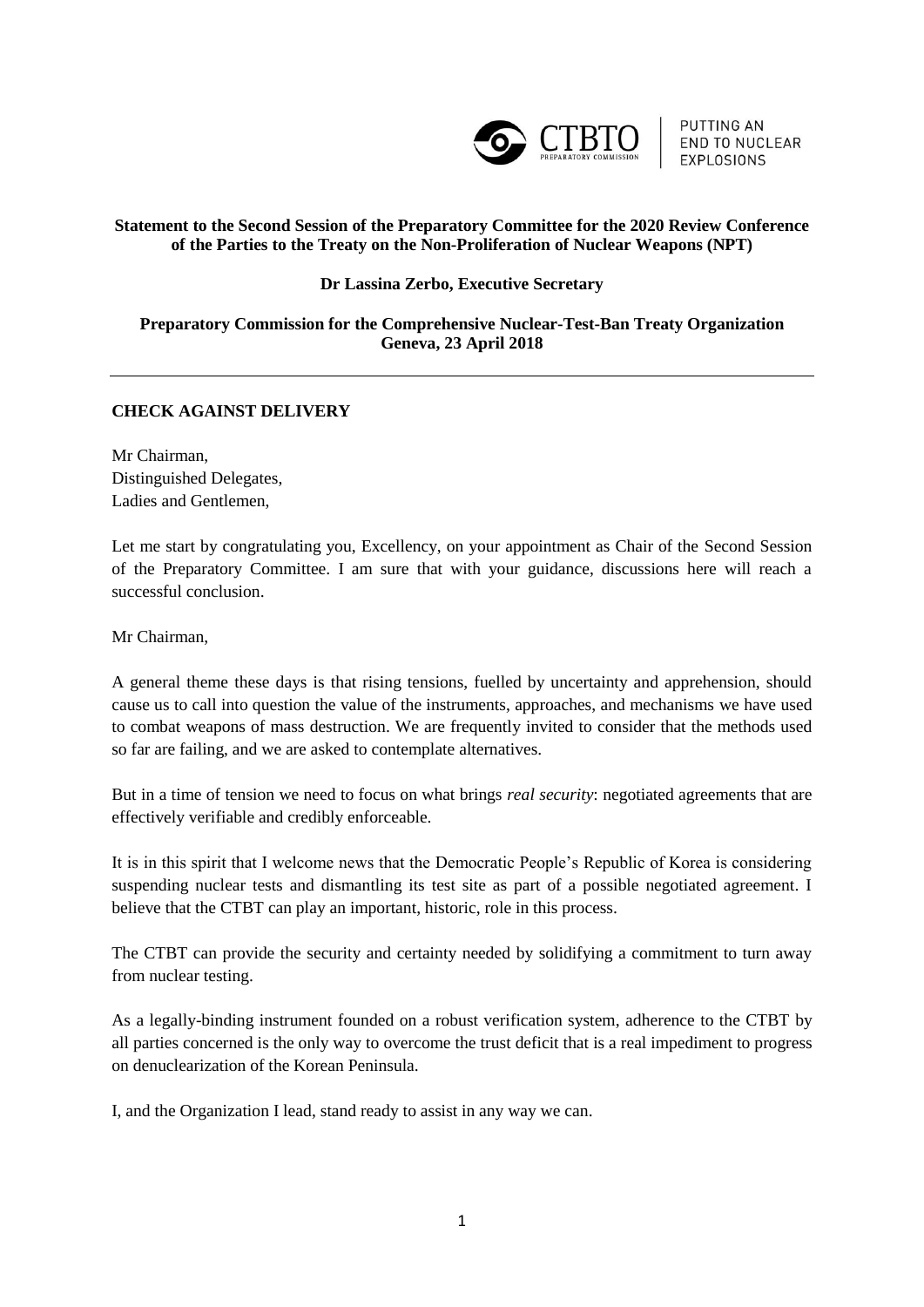Mr Chairman, Distinguished Delegates,

We are now in the middle of the current NPT review cycle. We have two years to prepare the ground for an outcome to the 2020 Review Conference that proves to the world that nuclear non-proliferation and disarmament can be achieved within a clear, rules-based, framework.

It goes without saying that the global political landscape is changing. This is always the case. But let there be no mistake about it. The NPT is our precious inheritance. It is the immovable foundation for a future of peace and security.

Those who brought the NPT into the world in the 1960s showed foresight and resolve. Foresight that the nuclear age required a set of diplomatic and normative tools to prevent the destruction of humanity and the environment, and resolve to strike a long-lasting 'grand bargain' to deliver peace and security.

If the NPT is under strain it is not because of a fatal flaw in the instrument itself. It is because not enough has been done to maintain and secure its *entire* chain of responsibilities – of which the entry into force of the Comprehensive Nuclear-Test-Ban Treaty (CTBT) is an essential part.

The CTBT was an integral part of the decision made in 1995 to extend the NPT. It provides the international community with a non-discriminatory, verifiable, and legally-binding means to ensure that no nuclear test explosion, or any other nuclear explosion, can take place.

The world now has at its disposal the most extensive global monitoring system ever seen. As I speak, hundreds of detection facilities in over 90 countries are gathering and transmitting data to the state-ofthe-art International Data Centre in Vienna. Accurate and reliable data on every single nuclear test conducted this century was shared with CTBT States Signatories well within strict timelines.

I also wish to mention that CTBTO analysts are currently working on data related to a natural seismic event that occurred yesterday in the vicinity of the DPRK test site.

Despite this, the unfortunate reality is that – even with  $183$  signatories and  $166$  ratifications – the Treaty is yet to enter into force. More than two decades have gone by since the CTBT was opened for signature. More than six have gone by since a nuclear test ban was first mooted.

Some may be tempted to point at the success of the CTBT's monitoring system and ask: what added value would come from entry into force? But I must be clear. There is simply no way to remove CTBT verification from the CTBT. The Treaty and its Organization are an integral part of a legal regime and are inseparable.

The only means of securing all of its benefits for all time is to bring the Treaty into force. And any attempt to take a selective approach would have a profoundly detrimental affect on the entire nuclear non-proliferation architecture.

Moreover, action on the Treaty would provide the impetus for progress that we need to see in the NPT review cycle. Given that CTBT verification is up and running and that there is a de-facto global